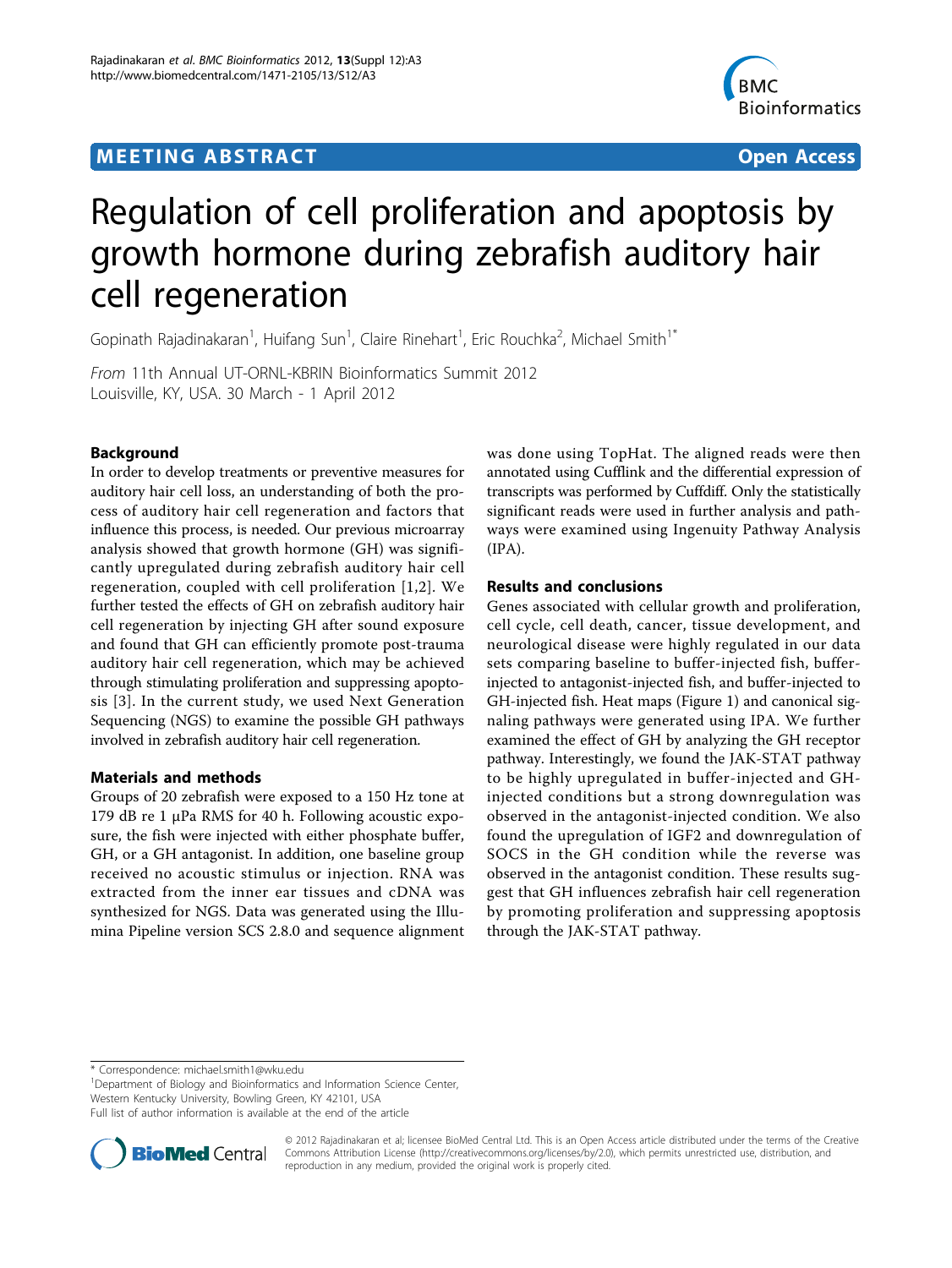<span id="page-1-0"></span>

#### Acknowledgements

We thank Cofactor Genomics for performing the NGS. We also thank Abdallah Eteleeb and Dr. Robert Flight of the Univ. of Louisville for their assistance with NGS analysis, and Yajie Wang and Elizabeth Malloy for RNA sample preparation. This project was supported by grants from the National Center for Research Resources (5 P20 RR016481-12) and the National Institute of General Medical Sciences (8 P20 GM103436-12) from the National Institutes of Health.

#### Author details

<sup>1</sup>Department of Biology and Bioinformatics and Information Science Center, Western Kentucky University, Bowling Green, KY 42101, USA. <sup>2</sup>Department of Computer Engineering and Computer Science, University of Louisville, Louisville, KY 40292, USA.

#### Published: 31 July 2012

#### References

- 1. Schuck JB, Sun H, Penberthy WT, Cooper NGF, Li X, Smith ME: [Transcriptomic analysis of the zebrafish inner ear points to growth](http://www.ncbi.nlm.nih.gov/pubmed/21888654?dopt=Abstract) [hormone mediated regeneration following acoustic trauma.](http://www.ncbi.nlm.nih.gov/pubmed/21888654?dopt=Abstract) BMC Neuroscience 2011, 12:88.
- 2. Schuck JB, Smith ME: [Cell proliferation follows acoustically-induced hair](http://www.ncbi.nlm.nih.gov/pubmed/19327392?dopt=Abstract) [cell bundle loss in the zebrafish saccule.](http://www.ncbi.nlm.nih.gov/pubmed/19327392?dopt=Abstract) Hear Res 2009, 253:67-76.